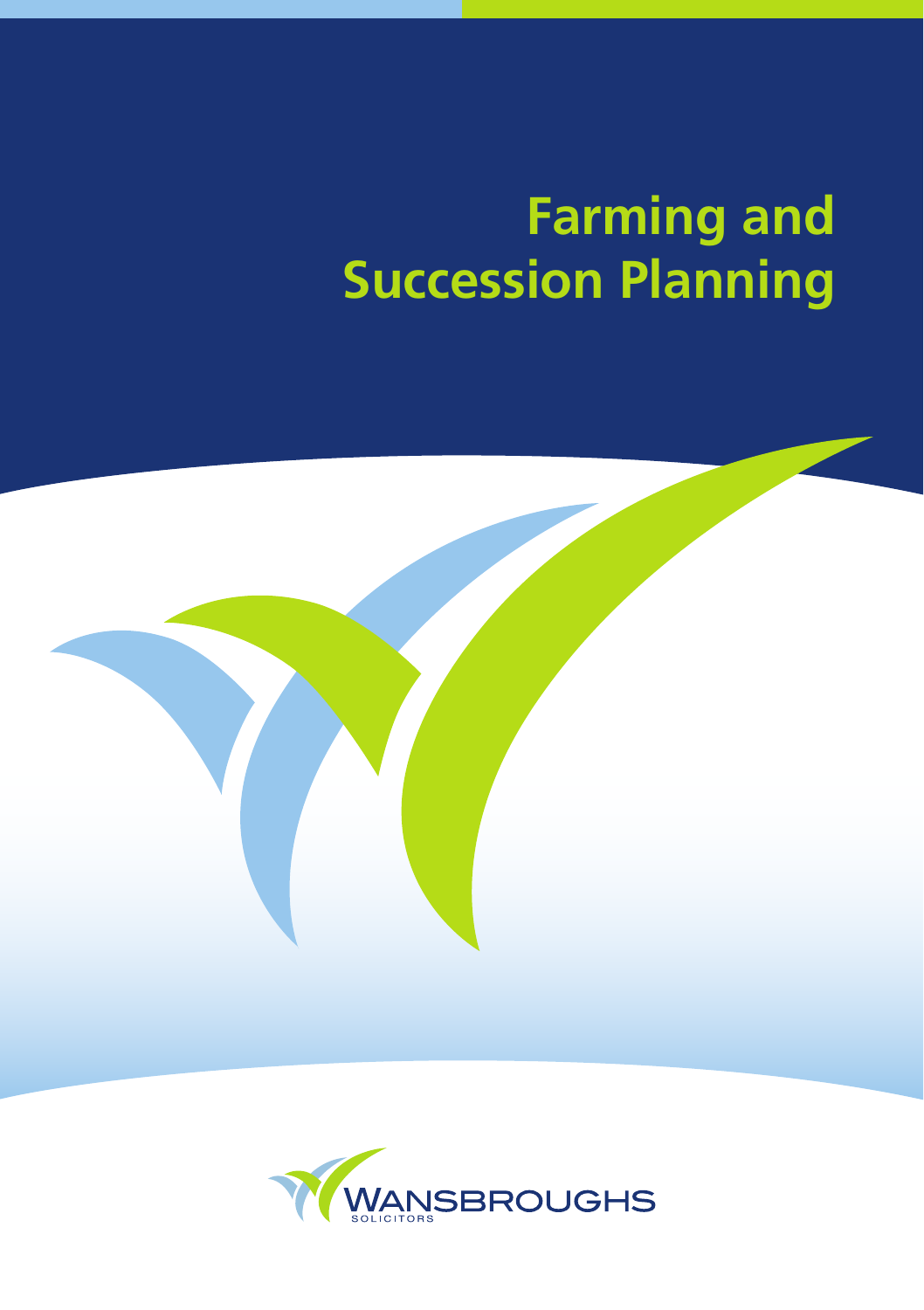# **For many families farming is a way of life rather than a job. Farms have often been handed down through generations and often farmers work long beyond the normal retirement age.**

Planning for the future of a farm, or indeed any family business, is challenging but incredibly important. Farmers should consider how best to structure their affairs and the business as a whole so that their successor can step in when required without a hitch; after all livestock will still need to be fed and crops tended. Dealing with these issues during your lifetime may not only save your estate considerable amounts of money, it also reduces the stress on your family, who may otherwise be forced to make difficult, and often contentious, decisions about your estate.

Wansbroughs has considerable expertise in this area. We can help:

- Implement a plan to enable your successor to take over the farm after your retirement or death;
- Empower someone to step in if you are too unwell to look after the farm; and
- Make sure you pay no more tax than necessary.

# **Making a Will**

The first step is to make a Will and keep this up to date. If you do not, then it may be the intestacy rules rather than you that dictate what happens to your estate. You may also wish to consider making gifts now so that your successor can start to play a bigger part in the business.

# **Using a Trust**

We often recommend that farmers and those who own their own business consider using a trust either in their Will or for making gifts. This can give you or those you trust control as well as the flexibility to manage these assets as family circumstances change. This may be useful if you are not sure which child will want to make a future in farming or if you have concerns about a child's marriage. These arrangements can also offer the opportunity to save tax.

# **Lasting Powers of Attorney**

This simple document can allow someone to take control of your finances if you are unable to deal with these yourself and should be considered essential for all those with businesses.

# **Tenancies/Property Arrangements**

Many farms operate as partnerships or through limited companies even when the farm itself may not be owned by those entities. Where there are such arrangements in place you need to consider what happens to the tenancy on your death. If there is no formal tenancy in place you also need to consider whether one should be prepared, particularly if the people

to whom the farm itself is to be left are not the same as the people carrying on the farming business. As with other aspects of estate planning you need to anticipate where there will be issues that will need to be addressed on your death and to put in place measures now to ensure those issues don't turn into problems.

# **Partnership Agreements**

Farming assets are commonly held by family members as partners. As such, we recommend that a partnership agreement is put in place and regularly reviewed. Partnership agreements should deal with how the farming assets are held, how the capital and income of the farming partnership is allocated to the partners, and how a partner's share may be distributed in the event of their retirement and, in alignment with their Will, upon death. If you are farming in partnership and you don't have any formal agreement then we strongly advise you to consider this, not only does this simplify matters if one of the partners dies, it also makes any possible disagreements between the partners a lot simpler (and cheaper) to resolve.

### **Tax**

Whether you are planning to give away the farm in your lifetime or on your death it is critical that you consider the tax implications.

#### **Inheritance tax**

Inheritance tax usually becomes payable when assets are left on someone's death; however, lifetime gifts can also be caught.

The general rule is that everyone can leave up to £325,000 free of inheritance tax although this can be reduced by certain gifts made in the 7 years prior to one's death. Above this threshold assets can be taxed at 40%.

However, to ensure that farms are not burdened with tax bills that might make them unviable, agricultural and farming assets may be sheltered from inheritance tax by Agricultural Property Relief and Business Property Relief. If available, these reliefs can reduce the tax payable by either 50% or 100%. The difference between full or partial relief can be little more than a few words in the partnership agreement so expert advice can pay dividends.

Tax advice will be even more important if the farm has diversified or if it has development potential, for example, if the farmhouse and/or cottages are not seen as "character appropriate" or are occupied by an elderly farmer or if property is owned by a partner outside the partnership. We can advise on changes to the structure of the business, or the ownership of assets, which can help to boost the tax reliefs available.

#### **Capital gains tax**

Farm land held for decades will have increased significantly in value; whilst capital gains tax is not usually an issue when someone passes away it may be an issue where assets are given away or sold for development for example. We can advise on the options available to gift or sell assets in the most tax efficient manner.